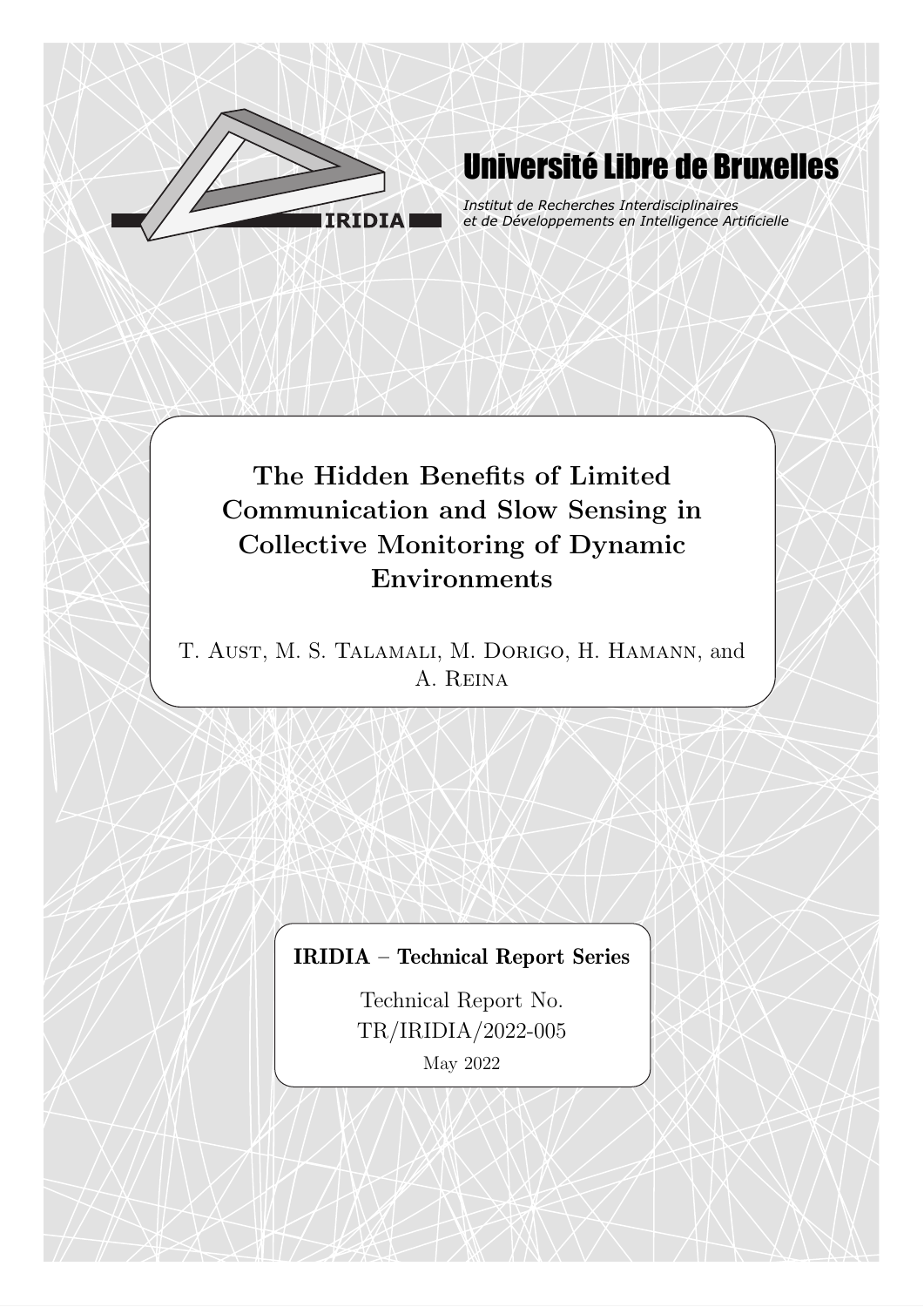#### IRIDIA – Technical Report Series ISSN 1781-3794

Published by:

IRIDIA, Institut de Recherches Interdisciplinaires et de Développements en Intelligence Artificielle UNIVERSITÉ LIBRE DE BRUXELLES Av F. D. Roosevelt 50, CP 194/6 1050 Bruxelles, Belgium

Technical report number TR/IRIDIA/2022-005

The information provided is the sole responsibility of the authors and does not necessarily reflect the opinion of the members of IRIDIA. The authors take full responsibility for any copyright breaches that may result from publication of this paper in the IRIDIA – Technical Report Series. IRIDIA is not responsible for any use that might be made of data appearing in this publication.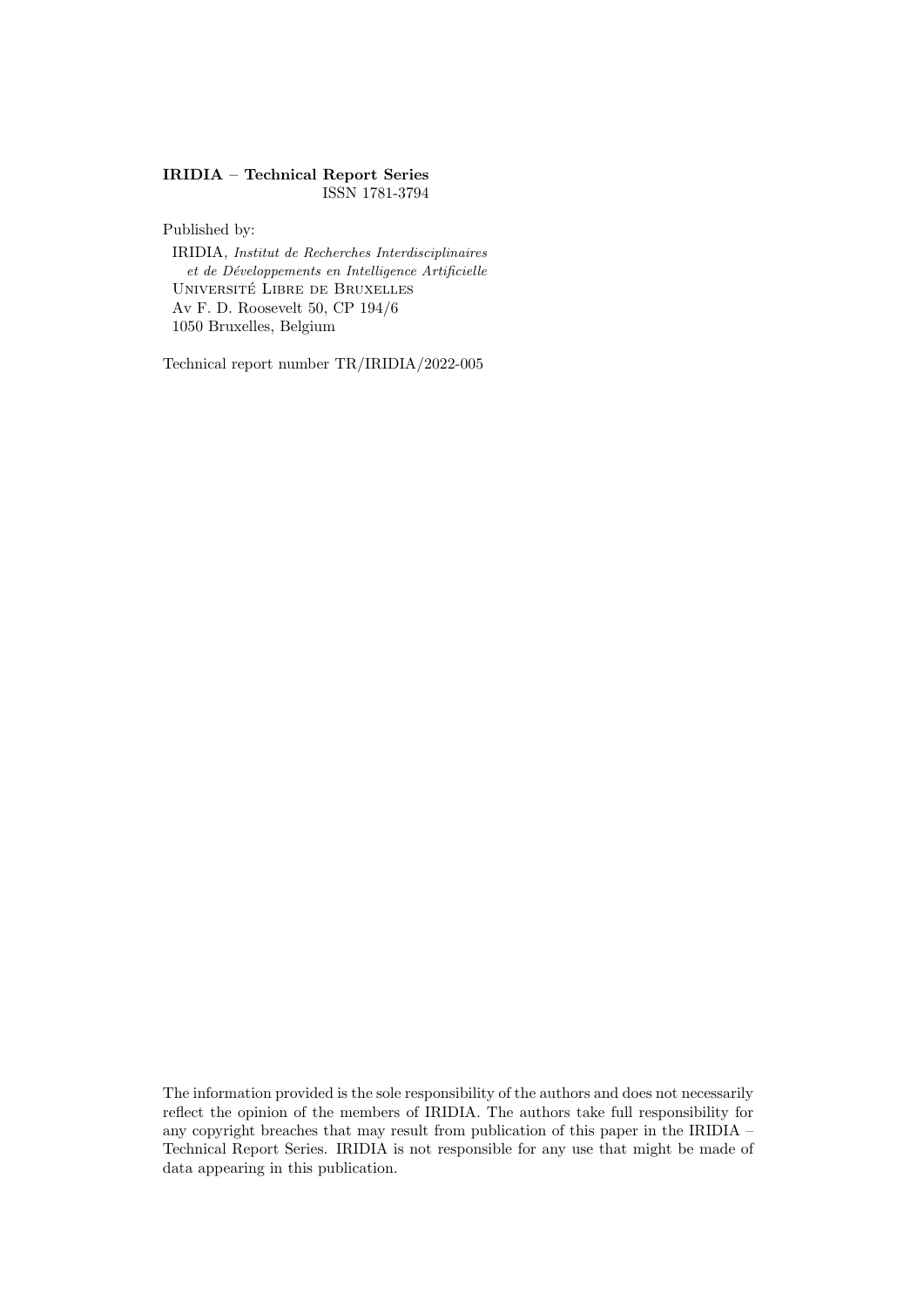### The Hidden Benefits of Limited Communication and Slow Sensing in Collective Monitoring of Dynamic Environments

Till Aust<sup>1,2</sup>[0000−0003−2863−1341], Mohamed S. Talamali<sup>3</sup>[0000−0002−2071−4030], Marco Dorigo<sup>1</sup>[0000−0002−3971−0507], Heiko Hamann<sup>2</sup>[0000−0002−2458−8289], and Andreagiovanni Reina1[0000−0003−4745−992X]

<sup>1</sup> IRIDIA, Université Libre de Bruxelles, Brussels, Belgium <sup>2</sup> Institute of Computer Engineering, University of Lübeck, Lübeck, Germany <sup>3</sup> Sheffield Hallam University, Sheffield, UK andreagiovanni.reina@ulb.be

Abstract. Most of our experiences and also our intuition is usually built on a linear understanding of systems and processes. Complex systems in general and more specifically swarm robotics in this context leverage non-linear effects to self-organise and to ensure that 'more is different'. In previous work the non-linear and therefore counter-intuitive effect of 'less is more' was shown for a site-selection swarm scenario. Although it seems intuitive that being able to communicate over longer distances should be beneficial, swarms were found to sometimes profit from communication limitations. Here, we built on this work and show the same effect for the collective perception scenario in a dynamic environment. We found an additional effect of 'slower is faster'. In certain situations, swarms benefit from sampling their environment less frequently. All our work is based on simulations using the ARGoS simulator extended with a simulator of the smart environment for the Kilobot robot called Kilogrid. Our findings are supported by an intensive empirical approach and a mean-field model. Both effects seem important for designing swarms.

#### 1 Introduction

In our recent research about information spreading in groups of individuals [30], we discovered a counter-intuitive mechanism by which reducing interactions between the individuals makes the group more capable to adopt new better opinions. This effect, that we call less is more, manifests when groups need to make consensus decisions and individuals follow a relatively simple voting behaviour. Such conditions can be particularly relevant for the design of algorithms for swarms of minimalistic robots that make best-of- $n$  decisions [30]. Such algorithms are based on opinion dynamics models, in which every robot has an opinion about the option it currently considers the best (among  $n$  alternatives) and sends messages to neighbouring robots to recruit them on that option [33].

In this study, we confirm the generality of our previous finding [30] by reproducing the less is more effect (LIME) in a different scenario: collective perception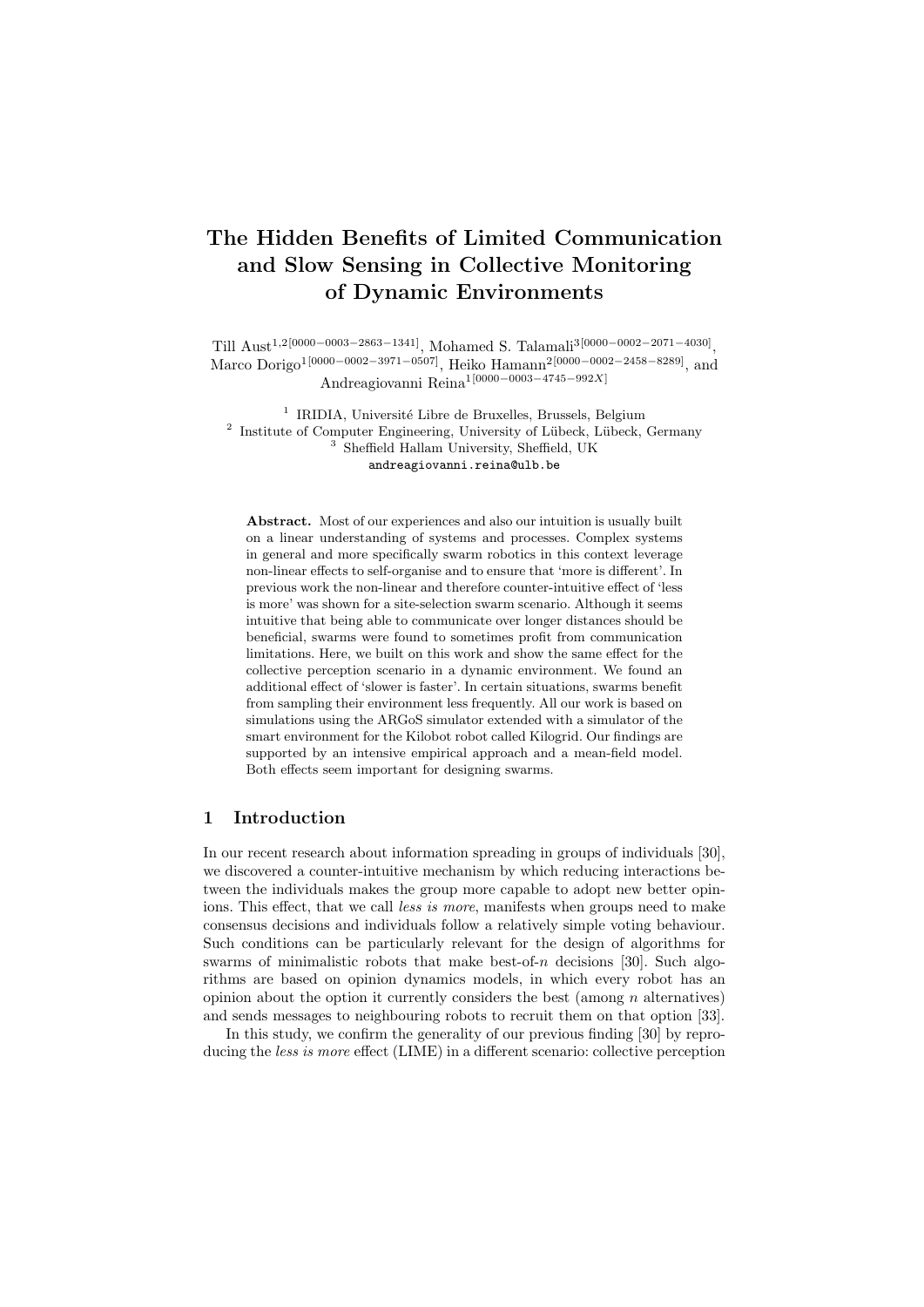of a predominant environmental feature in a dynamic environment. Studying this new scenario allows us to control the speed through which recruitment of new robots takes place, that is the key parameter to trigger the LIME. Controlling this parameter was not possible in the previous study of Talamali et al. [30] as the recruitment speed was constrained by robot travel times to specific locations. These times also had high variance and depended, for example, on traffic congestion and robot density. This scenario allows for a much cleaner analysis. Our results confirm and clarify the mechanisms. More importantly, we found a new surprising effect that was not reported earlier in this type of systems: the slower is faster effect  $[8, 24, 27, 26, 17]$ . To adapt faster, recruited robots must be slower in disseminating their opinions and recruiting other robots. This is a second surprising and counter-intuitive mechanism of this simple voting system. The slower is faster effect occurs when individuals are sparsely connected and make noisy estimates—two conditions commonly found in swarm robotics [9].

With this paper, we also release open-source code [2] supporting realistic simulations of the Kilogrid platform [1] (technology for Kilobots [20] to operate in smart environments) in ARGoS [14]. This simulation code, combined with the ARGoS Kilobot plugin [13], allows the use of identical code in simulation and reality (both for Kilobots and Kilogrid). Despite the limited adoption of Kilogrid in other research labs than IRIDIA (ULB), we believe that supporting realistic physics-based simulations can help spreading the technology and encourage collaborations between laboratories with and without such equipment.

#### 2 Collective perception in a dynamic environment

The task of the robot swarm is to make a consensus decision in favour of the predominant element of the environment [32]. We assume that the robots can individually estimate each element concentration (i.e., the relative amount of the element present in the environment) to form their opinion which they share with each other. While individual estimates are noisy, the swarm collectively filters noise and converges to an accurate collective decision [32]. Individual estimation errors can be caused, for example, by simple error-prone sensing devices (readings distant from the ground truth, e.g. [12, 10]), spatial correlations (clustered information in localised areas rather than uniformly in the environment, e.g., [3, 4, 29]), and limited sensing range. In simulations we control sources and levels of sampling errors. Our analysis allows us to disentangle the impact of sampling errors (i.e., noise) from other system dynamics of interest (e.g., recruitment times).

We conveniently model the collective perception problem similarly as done previously [32]. The to-be-estimated environmental feature is the predominant colour of the ground which is comprised of squared tiles  $(5 \text{ cm}^2)$ . We consider tiles with  $n = 2$  colours: blue **a** and yellow **i** (see Fig. 1a)<sup>4</sup>. The difficulty of the perception problem  $\kappa \in [0, 1]$  is determined by the ratio between the concentration of tiles in the two colours:  $\kappa = q_b/q_y$  where  $q_b$  and  $q_y$  are the concentrations

 $\frac{4}{4}$  Our decision to pick the blue and yellow colours has not been random.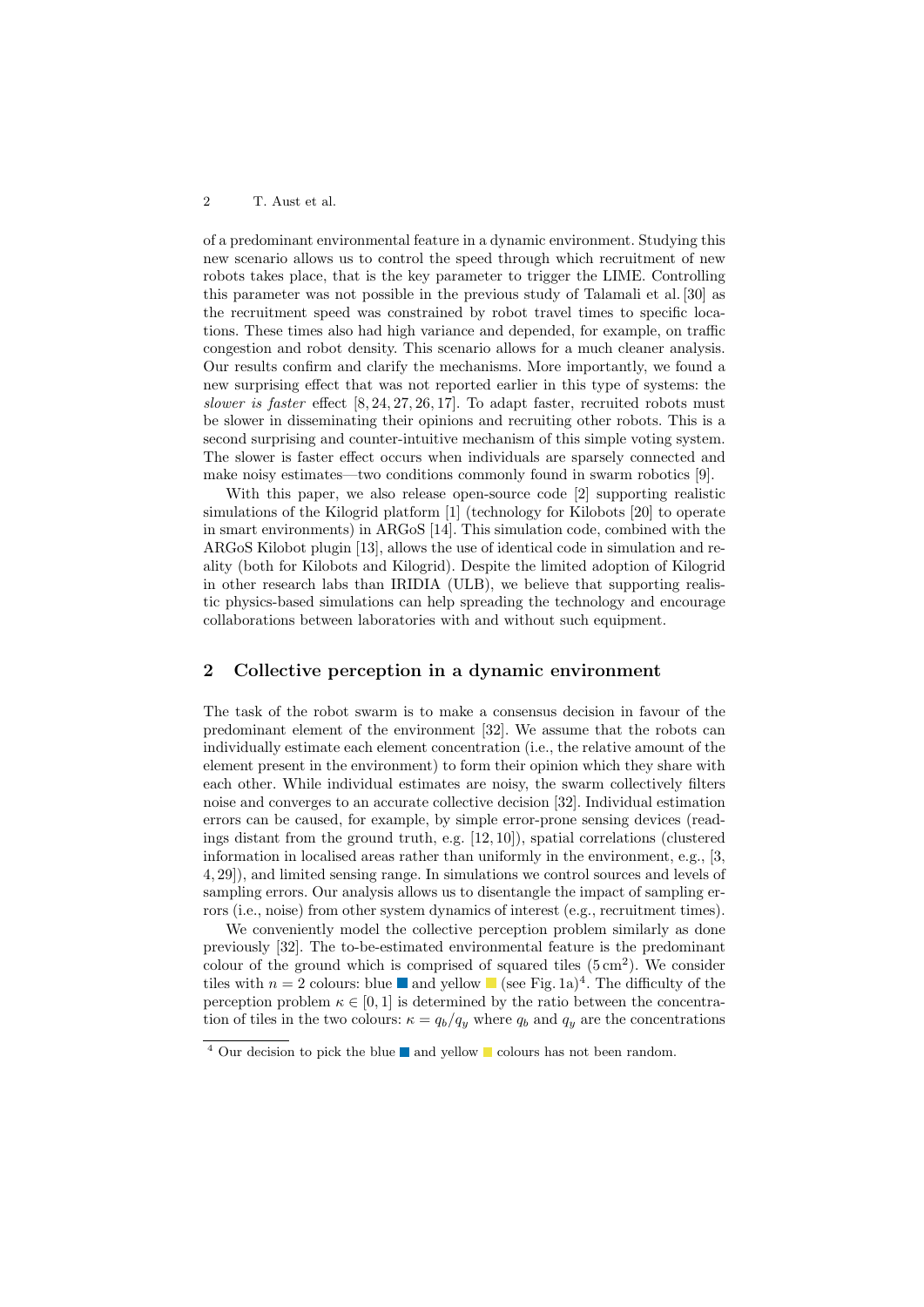

Fig. 1: (a) collective perception scenario for simulated Kilogrid in ARGoS (simulation code, see [2]), swarm of  $N = 50$  Kilobots (small circles); (b) robots controlled by finite state machine with  $n + 1$  states (here  $n =$ 2), transitions: self-sourced (dashed arrows) or social (solid arrows) evidence; uncommitted $\rightarrow$ commit through (A) discovery or (B) recruitment; committed robots change state by:  $(C)$  cross-inhibition,  $(D)$  direct switching, or  $(E)$  stay;  $(c)$  once recruited, robots gradually increase com. probability w for sampling time  $\tau_s = s \, \delta_s$ , s samples every  $\delta_s$  seconds; (d) robot-to-robot com. is virtualised using Kilogrid; (e) focal Kilogrid module receives Kilobot message and sends to all cells within com. range (prop. to param. c; com. range  $r_c$ ,  $c = \{2, 3, 4, 5\}$ .

of blue and yellow tiles, respectively. Without loss of generality we assume that yellow is the predominant colour in all our experiments,  $q_y > q_b$ . The concentration of blue/yellow tiles corresponds to the number of blue/yellow tiles divided by the total number of tiles in the environment. The tiles are uniformly randomly distributed, hence reducing spatial correlations. However, spatial correlations are still present because of the unicolor tiles. Taking samples in a close proximity leads to biased measurements due to high correlations (see Sec. 5.2).

We consider a virtual dynamic scenario. We focus on a sudden change  $\rightarrow$  of colours from blue to yellow that happens right at the moment when we start our simulations. The previously most frequent colour blue  $\blacksquare$  is reduced in concentration and yellow is the predominant colour after the change. All our experiments are initialised with the robot swarm in a state of full (100%) commitment in favour of blue, emulating a virtual history of the system, with every robot holding an estimate  $q_b = 0.8$ . We say that when starting the simulation a sudden environmental change has happened and the proportion of yellow tiles has just increased to  $q_y > q_b$ . In the next section, we describe how robots reassess the environment's state and reconsider their opinion.

#### 3 A minimalist behaviour for a rich collective response

The robots have minimal requirements in terms of memory, computation, sensing, and communication capabilities. Compared with previous work that in-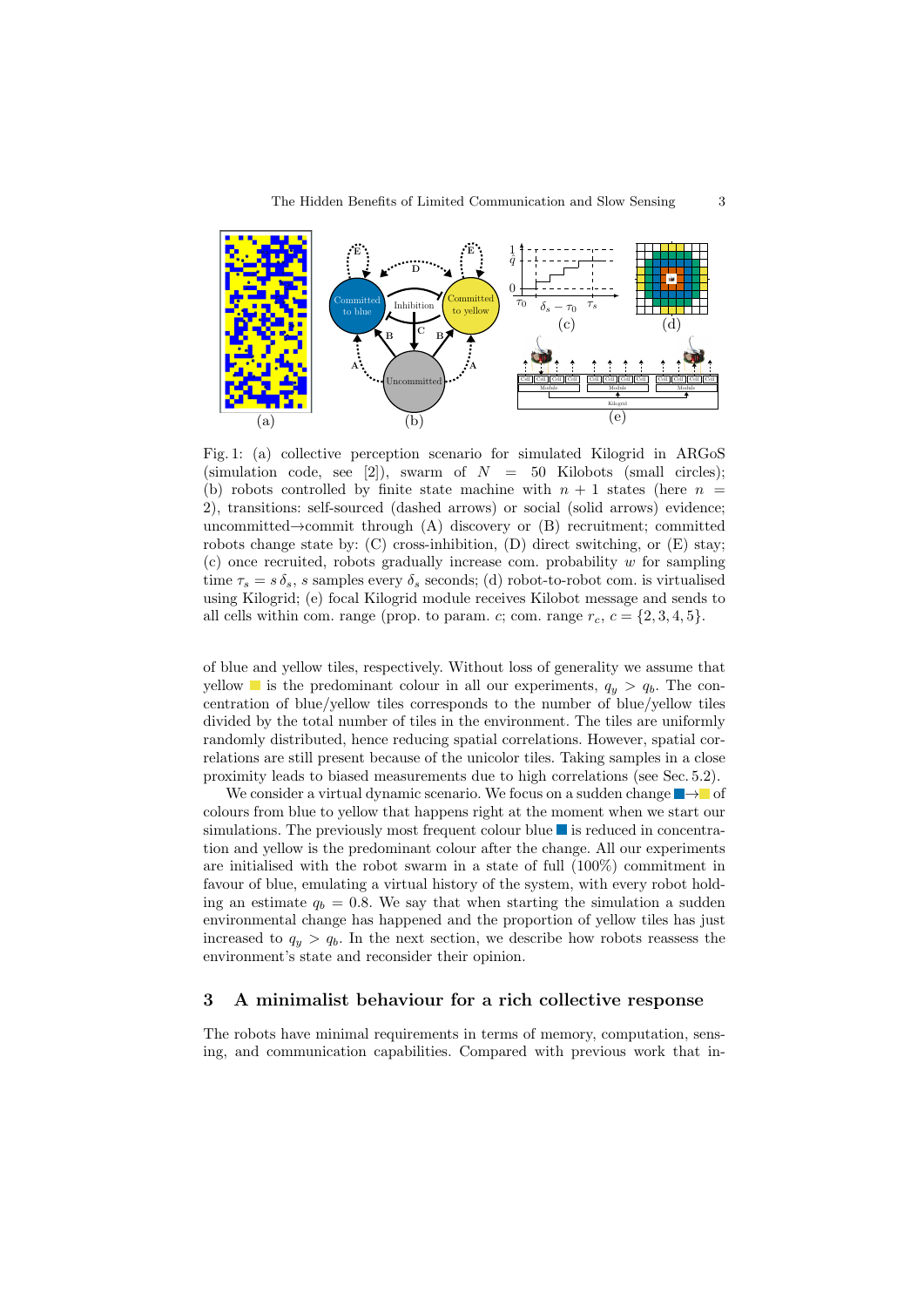vestigated decentralised consensus decision making in the collective perception scenario, our algorithm has the fewest requirements, in line with our quest for minimalism. Different from previous work that required the storage of all available alternatives and all received messages [22, 23, 4], here the robots only store the information about a single opinion (i.e., the colour considered predominant and the estimated concentration) the last received message from a neighbour, and a temporary variable to estimate possible environmental changes. Different from previous work requiring more advanced computation based on Bayesian inference [22, 23, 7, 6] or fusion operators from epistemic logic [4], our robot behaviour is defined by a small finite state machine with standard reactive transitions. Different from previous work that required sensors being capable of reading the predominant element at every measurement step [22, 23, 6], here the robot can only sense the presence or absence of one of the elements at a time. Different from previous work requiring maintenance of shared collective knowledge through rich inter-robot communication [28, 29], here robots send simple messages with a few bits of information, only indicating their preferred element (i.e., their chosen colour, for  $n = 2$  that is one bit of information). Previous work in collective perception that is comparable to ours in its simplicity of individual robot requirements is that of Valentini et al. [32]. We extend previous analyses by considering a dynamic environment which has only been considered in few consensus decision making studies for the site selection scenario [15, 16, 25, 30], while here we consider the collective perception scenario.

Despite both, the minimalist robot control algorithm and the robots' noisy measurements, the swarm is able to collectively gather and process the data to conclude with an accurate consensus decision (picking the dominant colour). The control algorithm is based on simple reactive rules based on limited memory. The robot's algorithm can be described as four routines that are executed in parallel: motion, opinion update, sampling, and broadcasting.

The motion routine is independent from the other parts of the robot's behaviour. The robot's motion is neither influenced by its opinion nor by social or environmental inputs. The motion routine is a random walk implemented as a random waypoint mobility model [5, 30]. However, it could be substituted by any other algorithm implementing random diffusion. Using the random waypoint model, robots select random positions as their destinations. Once the destination is reached, robots select the next random destination. Robots avoid collisions with surrounding walls by selecting random destinations that are at least three robot-body lengths (approximately 10 cm) away from walls. As robot's motion is subject to noise, the robot can still approach walls. Once it gets at a distance smaller than three robot-body lengths from any wall, the robot starts a wall avoidance manoeuvre by rotating away from the wall and moving straight. The robots have no proximity sensing, therefore they do not implement any obstacle avoidance to prevent collisions with each other. To avoid robots remaining stuck in traffic jams caused by groups of robots moving in opposite directions (or robots not moving due to malfunctioning motors), robots select new random destinations if the previous destination was not reached within two minutes.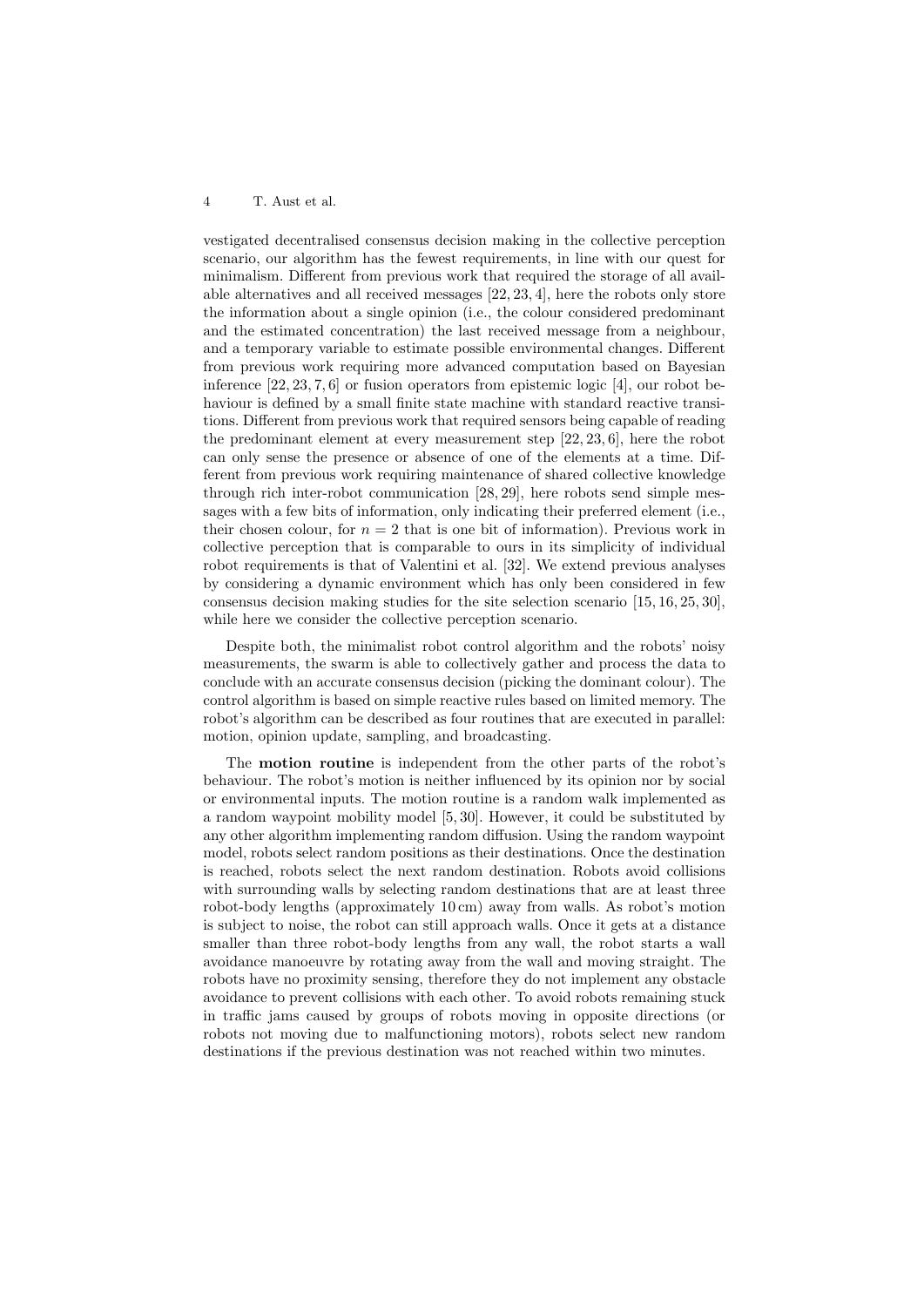The **opinion update routine** is essential to solve the collective perception task because it determines how robots change their opinions and, hence, defines the collective behaviour. We require a large majority of the swarm in agreement for the predominant colour. While we present this routine for  $n = 2$  colours, it does not require any changes to scale to numbers  $n > 2$ . Robots update their states every  $\tau_u = 2$  s following the cross-inhibition update shown in Fig. 1b. Robots can be in  $n+1$  possible opinion states, in the investigated case of  $n=2$ colours they are: committed to blue, committed to yellow, or uncommitted. Transitions between states are triggered by new self-sourced or social evidence. Self-sourced evidence (dashed arrows in Fig. 1b) is available when after a period of length  $\tau_u$  the robot completed sampling a colour different from and better than its current opinion, that is, the robot has discovered in the last  $\tau_u$  seconds that there is a colour more frequent than the colour of its current opinion. Social evidence (solid arrows in Fig. 1b) is available when after a period of length  $\tau_u$  the robot received a message from a neighbour committed to a different colour (if multiple messages have been received, they have been overwritten and only the most recent stays in memory). If both self-sourced and social evidence are available, the robot randomly selects one of the two, discarding the other. The new evidence triggers a state change: (a) committed robots with new social evidence become uncommitted—a cross-inhibition transition; (b) committed robots with new self-sourced evidence become committed to the colour corresponding to the new evidence—a discovery transition; (c) uncommitted robots with any type of evidence, become committed as per the new evidence—a recruitment transition.

The sampling routine controls how information about the concentration of one element is collected from the environment. The robot continuously repeats sampling in cycles of collecting s samples. Each sample is a binary value indicating presence  $(1)$  or absence  $(0)$  of the environmental element of interest. Here, robots sample whether the colour at their position is of a given colour. The concentration estimate  $\hat{q}_i$  is the proportion between the number of samples  $s_i^+$ in which the element was present and the total number of samples  $s: \hat{q}_i = s_i^+ / s$ . A new sampling cycle starts when the previous cycle has collected s samples, or when the robot changes opinion through social evidence. In the former case and when the robot becomes uncommitted, the robot determines which colour to sample randomly. Here, the robot selects the colour of the ground beneath itself. Instead when the robot becomes committed, it starts sampling the colour it has been recruited to. The random selection of the colour to sample allows the robot either to update the colour concentration estimate when it samples its commitment colour, or to gather potential self-sourced evidence when it samples a different colour. Instead, when a robot is recruited and takes a new opinion  $i$ , it immediately starts to sample  $i$  to obtain the information needed to regulate its messaging frequency (weighted voting, as described in the broadcasting routine). This means that once a robot is recruited and takes a new opinion i, it cannot instantaneously recruit other robots but a minimum amount of time is required to gather information about  $i$  first. The mathematical analysis of [30] showed that this temporal delay between change of opinion and recruitment of other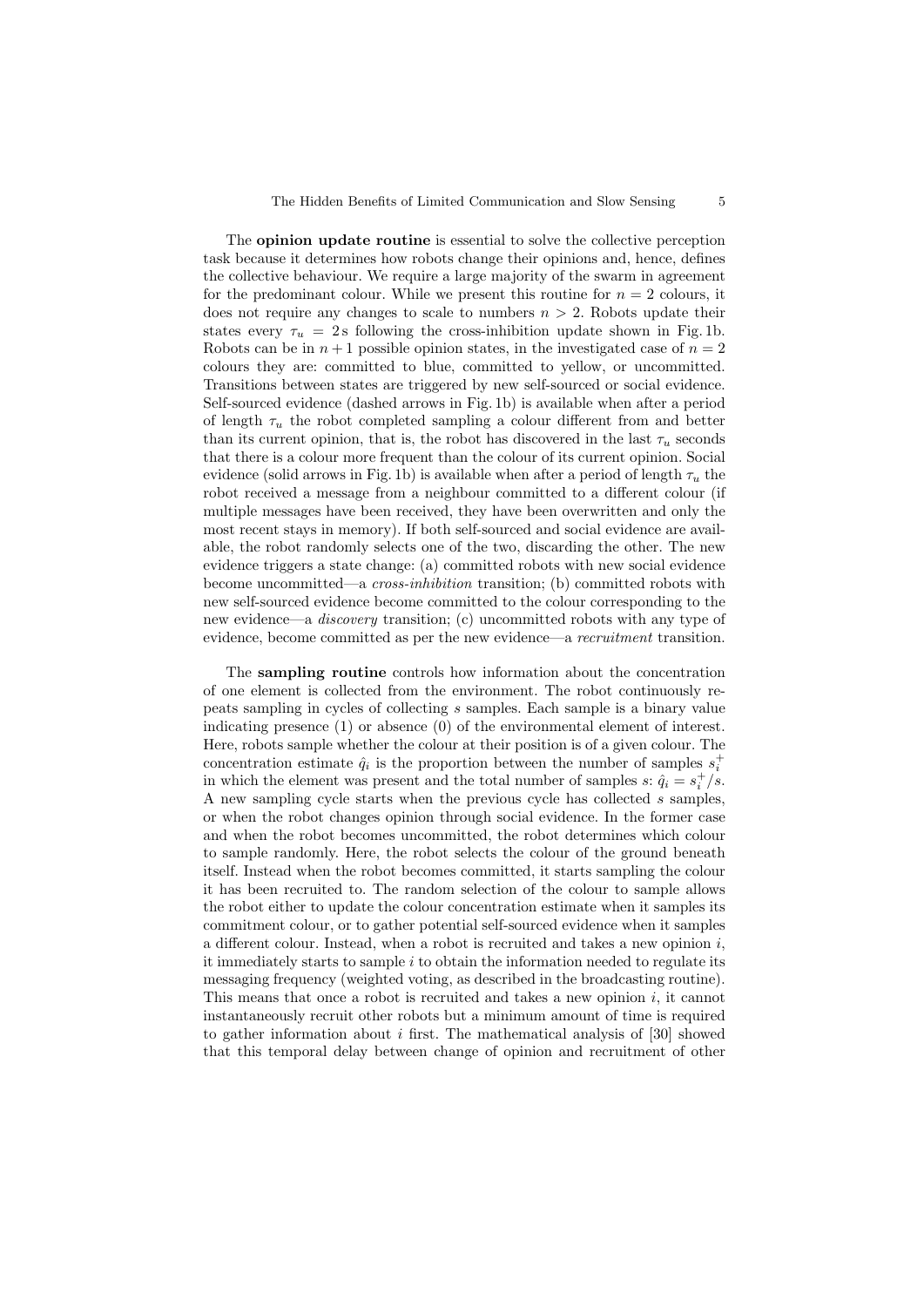robots—the sampling time  $\tau_s$ —is the key mechanism that leads to the LIME. Therefore, the sampling time  $\tau_s$  is the control parameter of this study and it corresponds to  $\tau_s = s \, \delta_s$ , where  $\delta_s$  is the time between two samples. As analysed in Sec. 5.2, the sampling parameters s and  $\delta_s$  are also linked to the estimation noise and have a determining impact on the collective dynamics.

The broadcasting routine implements a continuous 'narrowcast' of recruitment messages, that is, a broadcast to all robots within communication range  $r_c$ (i.e., neighbours). The robot scales its frequency of communication proportionally to the estimated concentration of the environmental element. The higher the estimated concentration of  $i$  is, the more recruitment messages for colour  $i$ the robot sends. The robot sends a message on average every  $\tau_m/w$  seconds where  $\tau_m = 0.5$  s is the maximum communication frequency of our robots and  $w = \min(2\hat{q}_i, 1)$  is the concentration weight for colour *i*. We multiply by two  $(2\hat{q}_i)$ because we need to find the predominant element and any concentration  $>50\%$ represents the absolute majority. For lower concentrations, w scales linearly between 0 and 1. While in the case of  $n = 2$  a concentration  $\lt 50\%$  indicates predominance of the other colour, this does not generalise to  $n > 2$  and therefore we do not consider this deductive mechanism. A newly recruited robot does not have a concentration estimate yet. It gradually increments its communication frequency as it collects samples (see Fig. 1c). We compute  $w = \min(2\hat{q}_i, 1)$ using  $\hat{q}_i = s_i^+/s$  even if the number of samples  $s_i^+ < s$ . This mechanism helps avoiding situations of vocal minorities: when a large proportion of the population changes their commitment, and only a small proportion of robots communicates, while the majority are silent. In our implementation, just-recruited robots are not silent, yet less vocal. Uncommitted robots do not communicate until they get recruited or make a discovery transition.

#### 4 Simulated Kilobots and Kilogrid

We conduct our experiments using Kilobots which are cheap, simple, and small robots widely employed in swarm robotics [20, 21, 19, 9]. By regulating the frequency of two vibration motors, the Kilobots move on a flat surface at speeds of about  $1 \text{ cm/s}$  in roughly straight motion and rotate at the spot at about  $45 \degree$ /s. The Kilobot has a diameter of 3.3 cm, can display its internal state through a coloured-LED, and can communicate with other robots and other devices through a infrared (IR) transceiver. The range of communication varies depending on lighting conditions and ground material [11]; in ideal conditions  $r_c \approx 10$  cm. The Kilobot's control loop is executed at approximately 32 Hz.

Given these limited robot capabilities, researchers working with Kilobots have developed systems of augmented reality to allow Kilobots to interact with virtual environments [1, 18, 31]. We employ the Kilogrid system [31], which is a lattice of squared electronic modules covered with a transparent glass. The Kilobots can move on a glass surface while communicating with static modules beneath which are equipped with the same IR transceivers as Kilobots. Each module, sized  $10 \times 10 \text{ cm}^2$ , is composed of smaller squared cells sized  $5 \times 5 \text{ cm}^2$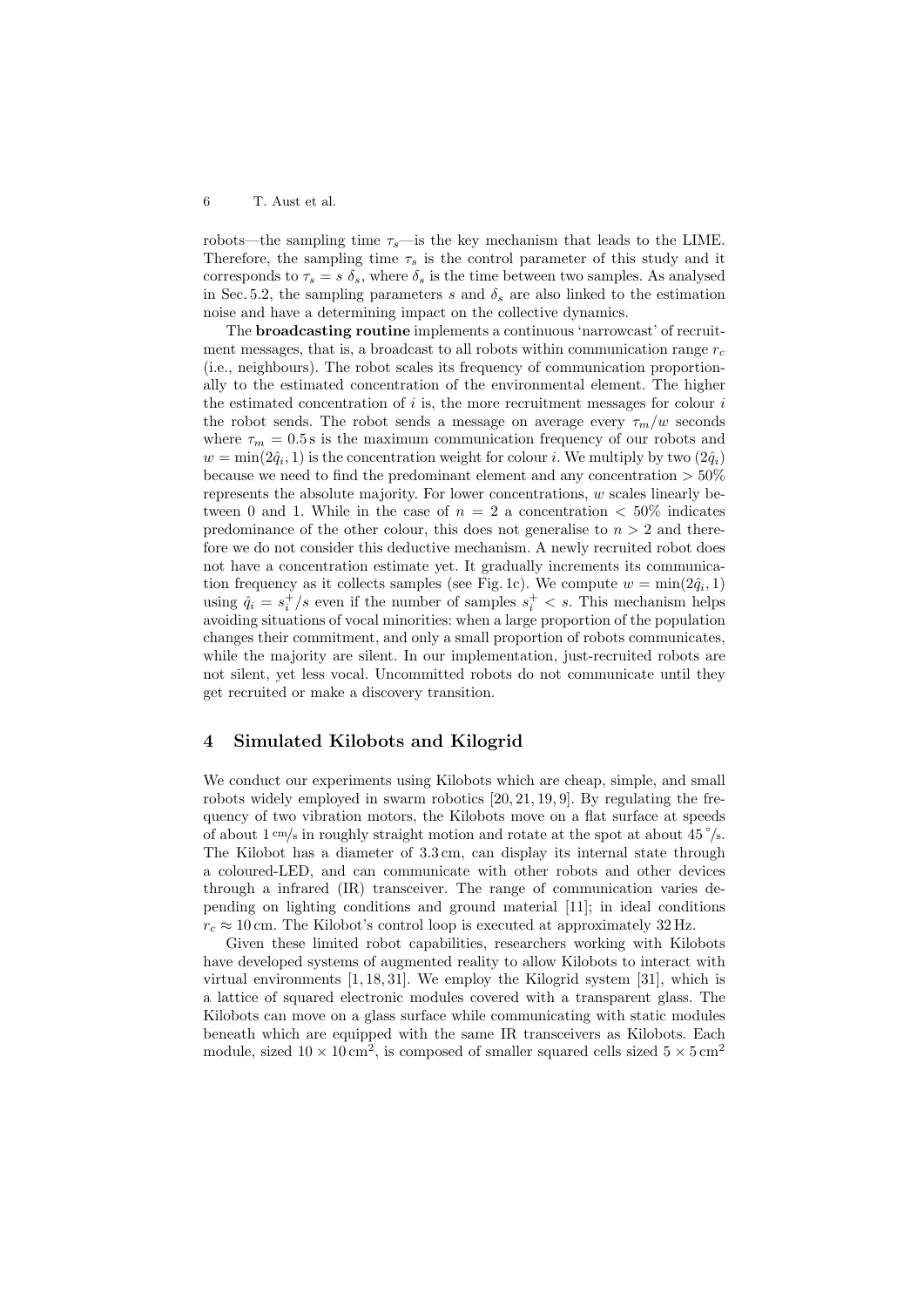in a  $2 \times 2$  configuration. In our setup, we use a Kilogrid composed of  $10 \times 20$ modules for a total of 800 cells in a rectangular environment sized  $1 \times 2 \text{ m}^2$ .

The collective perception scenario is implemented by assigning a colour to each internal Kilogrid cell. There are a total of 684 coloured tiles in our environment and 116 non-coloured tiles at the environment's boundaries. Cells adjacent to the walls are colourless because robots do wall avoidance when under two tiles away from any wall and should rarely visit these areas. All cells continuously signal their colour to human observers using coloured-LED and to the Kilobots through IR messages. Without loss of generality or simplicity, the Kilogrid provides more information to the Kilobots. Our idea is to improve the robots' movement which is subject to noise and unreliable [13]. The cell's IR messages contain, the colour, the cell's coordinates  $(x, y)$  in the 20  $\times$  40 Kilogrid's plane) and a wall flag. The coordinates are used to implement the above mentioned random waypoint mobility model [5, 30] to let robots effectively diffuse in space. The  $0/1$  wall flag indicates a wall at distance  $< 10 \,\mathrm{cm}$  and triggers wall avoidance.

The Kilogrid also allows extending the robot-to-robot communication range which is otherwise physically limited to  $r_c \approx 10$  cm. Our robots communicate with each other via the Kilogrid. They send their IR messages to the cell beneath them. The cell sends the message to all the cells at an Euclidean distance  $\langle c \rangle$ resulting in an effective range of  $r_c \approx 2.5 + 5(c - 1)$  cm (see Figs. 1d, e). Hence, we can test communication ranges beyond the Kilobot's limitations.

We do experiments in simulation only. There was already a dedicated ARGoS plugin to run accurate simulations with Kilobots [13], but there was no simulation software for the Kilogrid. Therefore, we implemented a (sub-)plugin for AR-GoS to simulate the Kilogrid; another contributions of this paper (open-source code available at [2]). The Kilogrid is programmed via code executed on each module. To simulate the Kilogrid, we developed an ARGoS loop function that runs the control cycle of all Kilogrid modules in each simulation step. Moduleto-module communication is done by CAN bus, module-to-robot through IR messages, and modules can send data to the PC control station (e.g., log files). Following the ARGoS paradigm of using identical code for simulations and realworld experiments, we developed a simulated module interface that provides all functions available on the real Kilogrid module controller. The code for simulated and real modules has only minimal differences (documented in the code repository) that have been included to optimise simulation speed.

#### 5 Results: less is more & slower is faster

We test the ability of the robot swarm to adapt to sudden environmental changes. All robots start committed to blue  $\blacksquare$  (predominant colour before the change) with a high estimate  $q_b = 0.8$ . We assume the change  $\blacksquare \rightarrow \blacksquare$  happens right at the beginning of our experiment, which is initialised with an environment with more yellow tiles  $\blacksquare$  than blue. The swarm is expected to perceive the change, reconsider its previous decision, and converge to a large majority (consensus decision) in favour of yellow. We consider the swarm capable to adapt to the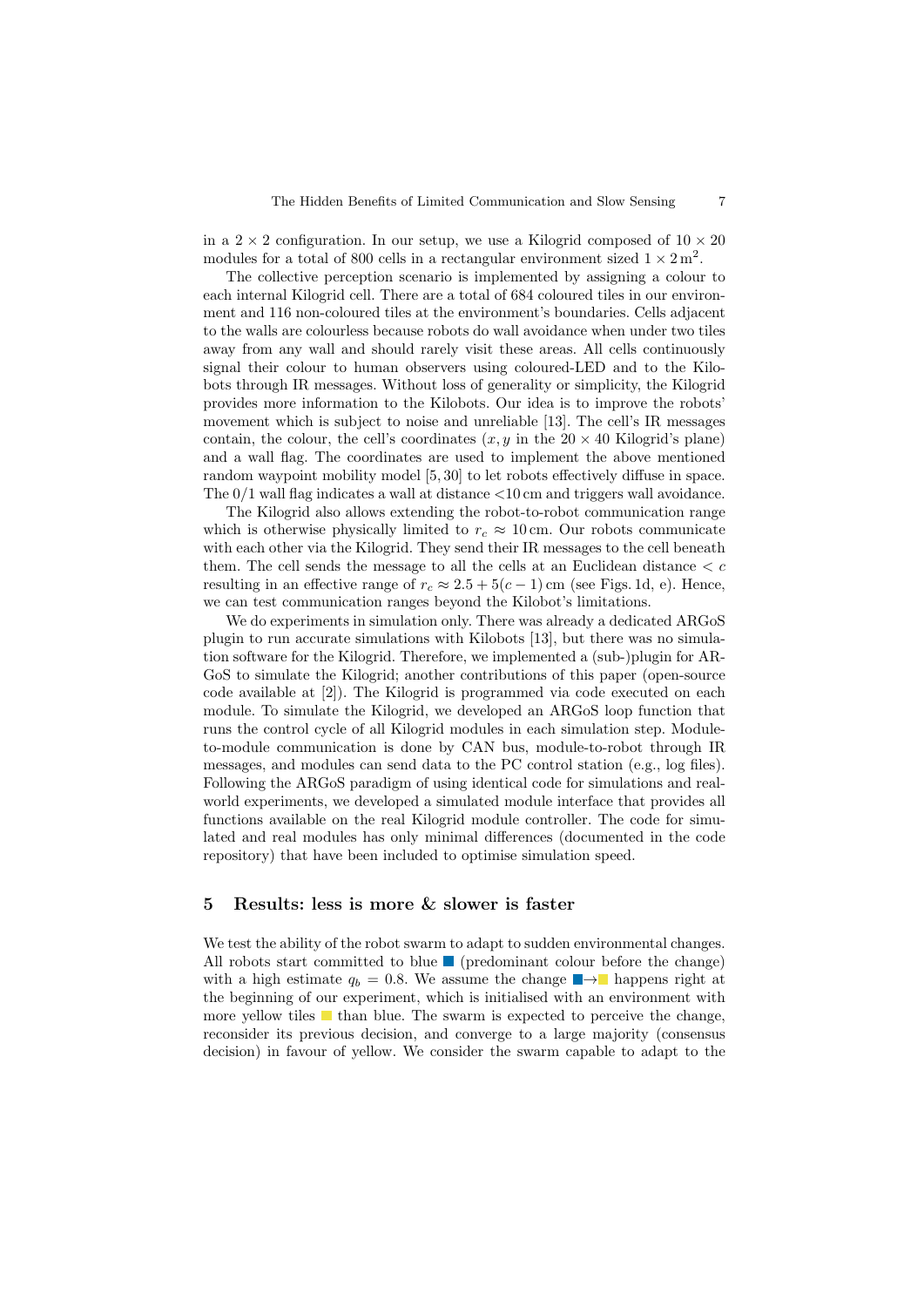change when over a 5 minutes interval the mean of the number of robots committed to yellow is greater than 70% of the swarm size. In this way, we avoid to count short-lived random fluctuations as successful adaptations. Instead we want the swarm to reach a stable majority. The adaptation time is measured as the moment when the subpopulation committed to yellow reaches 70% at the beginning of the 5 minutes. We run 30 simulations per condition in a variety of experimental conditions where we consider different communication ranges  $r_c$ , number of ground samples s collected during a sampling cycle, time between two samples  $\delta_s$ , and problem difficulty  $\kappa$ .

#### 5.1 When recruitment is slow do not be too social (less is more)

We fix sample number  $s = 15$  and time between two samples  $\delta_s = 4$  s, and test different communication ranges  $r_c \in [2.5, 225]$  cm for problem difficulties  $\kappa \in$ {0.7, 0.8, 0.9}. Hence, once recruited, robots broadcast with low probability the new colour until they complete the sampling cycle which lasts  $\tau_s = s\delta_s = 60 \,\mathrm{s}$ (see broadcast frequency diagram in Fig. 1c). Because the positive feedback (i.e., recruited robots recruit more) is slow, we expect to observe similar dynamics as reported in [30]. Fig. 2a shows that also here we have the LIME, where more social interactions (large  $r_c$ ) diminish the swarm's ability to adapt. Therefore, we confirm the predictions of [30] and show this is a general effect that can take place in other scenarios than collective site selection, where it was found first.

This counter-intuitive effect can be explained via the social impact of committed subpopulations of unbalanced sizes. A large majority is able to repeatedly mute minorities that make temporary discoveries of alternative options. The minority's opinion is slow to gain traction in the population as new recruits are slow in becoming vocal and are quickly reverted to the majority's opinion. When the communication range is large, or equivalently when the robot density is high, any minority is in contact with the large majority at all time. Instead, sparse connectivity, due to a small communication range or a low robot density, reduces the importance of subpopulation sizes. Interactions are sporadic (often limited to pairs) and the collective dynamics is governed by opinion quality (encoded via messaging frequency).

Unlike the site selection scenario [30], where the positive feedback delay was hard to manipulate, here the delay consists in the sampling time  $\tau_s = s \delta_s$  and can easily be studied. We investigate how the collective performance varies for different sampling times and for different levels of robot connectivity. We study sampling time by varying values s as well as  $\delta_s$  and robot connectivity by varying both communication range and robot density (proportional to swarm size as environment size is constant). Figs 2b-d show that the LIME on robot connectivity lives on parameter regions of slow recruitment (top part of plots) and gradually vanishes when recruitment is quick. This result is in agreement with theory predictions, as quick recruitment enables positive feedback cascades and allows well connected swarms to react fast to environmental changes. While Figs. 2b-d only show results for problem difficulty  $\kappa = 0.9$ , we observed qualitatively equivalent dynamics for any  $\kappa$  tested.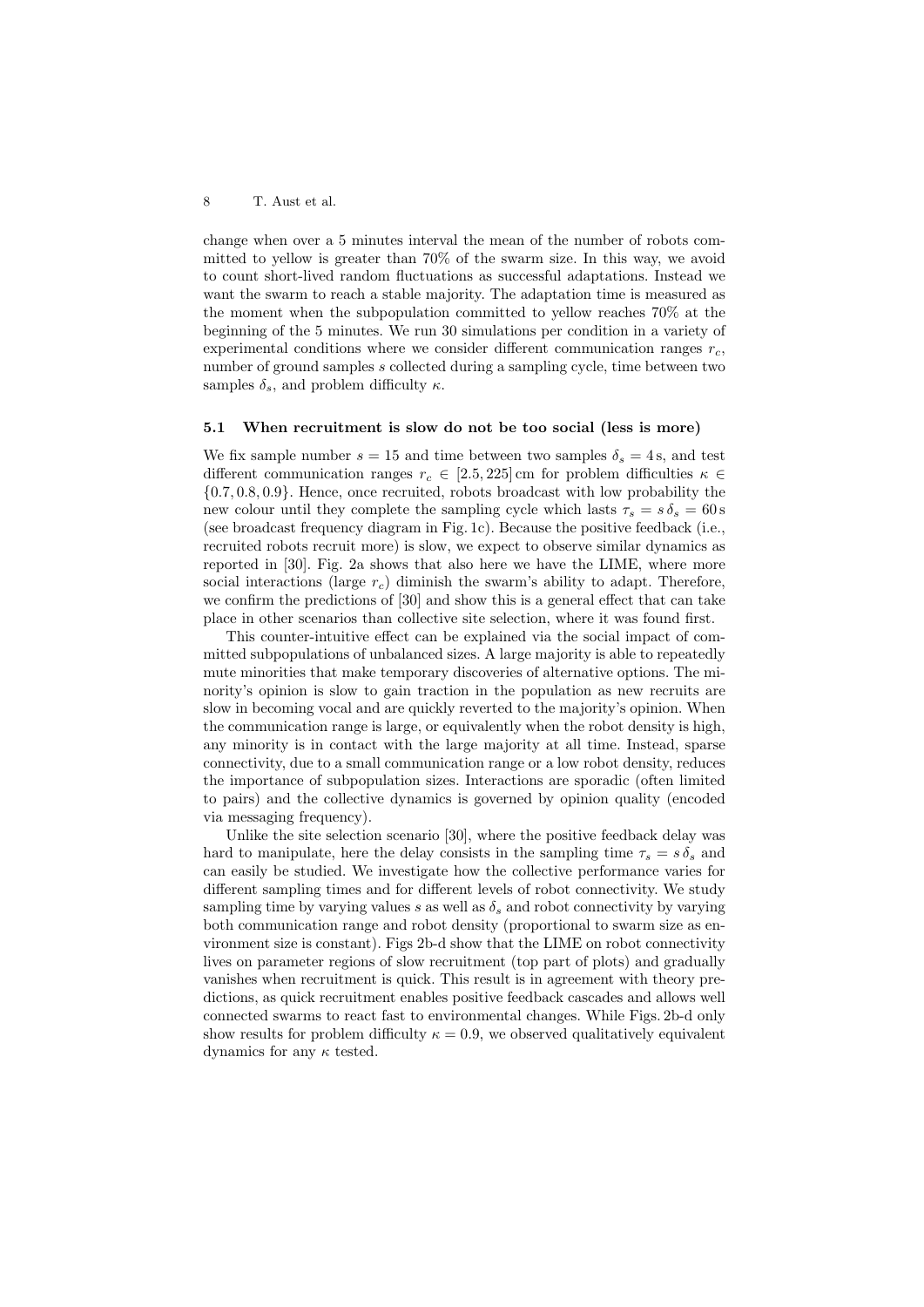

Fig. 2: (a,b,c) Less communication leads to higher adaptation probability. This effect happens only when recruitment is slow, i.e., in the top part of panels (b,c), for high sampling times  $\tau_s = s \delta_s$ , which can be caused by (b) large times between samples  $\delta_s$  (with fixed  $s = 15$ ) or (c) high numbers of samples s (with fixed  $\delta_s = 1$ ). (b-c) When communication is limited, slower sampling time leads to higher probability of adapting. (d) The same two effects can be observed for fixed communication range ( $r_c \approx 12.5$  cm for  $c = 3$ ) and increasing robot density, which we control by modifying the swarm size  $N$  in an environment with a fixed size; (e) the ODE model  $(Eq. (1))$  predicts qualitatively similar to results as seen in simulations ( $N = 50$ ,  $\kappa = 0.9$ ,  $k = 4 \times 10^{-6}$ ); (f) sampling times  $\tau_s$  influence the noise, because accuracy increases when robots collect more samples s, or reduces sample correlations with larger times  $\delta_s$  in-between samples; (g) when estimation noise is independent of sampling and low ( $\sigma = 0$ ) the slower-is-faster effect disappears; (h) when estimation noise is independent of sampling and high ( $\sigma = 0.1$ ) both effects are present; if not specified, swarm size  $N = 50$ , difficulty  $\kappa = 0.9$ , 30 simulations each; colour-maps show probability to adapt.

We model the collective adaptation dynamics using a mean-field model built as a system of ODEs that describes the proportion of robots in each opinion state. Let  $x_i$  be the proportion of robots committed to the environmental element i and let  $x_u$  be the proportion of uncommitted robots, with  $x_u + \sum_i x_i = 1$ . The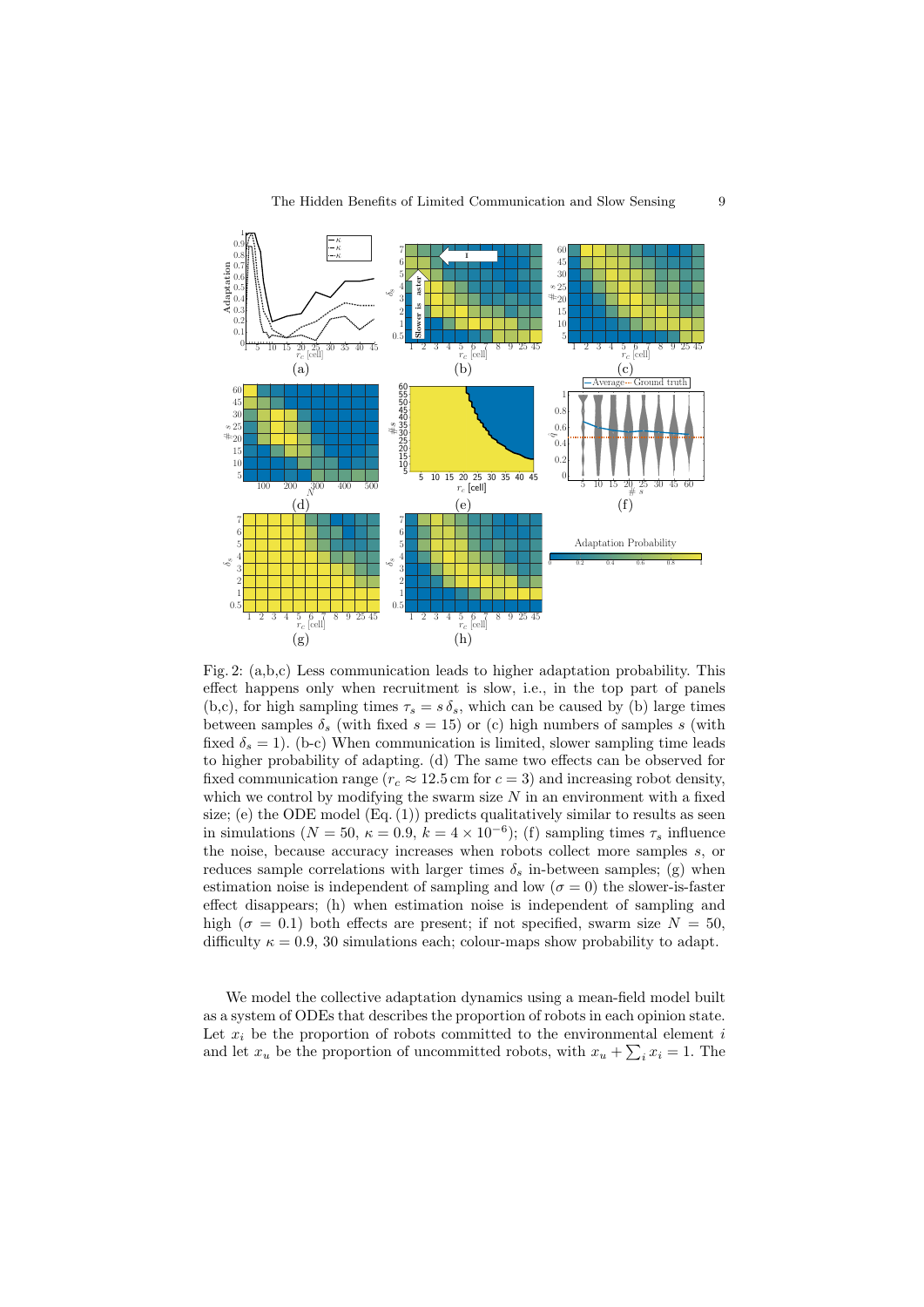opinion dynamics model reads as

$$
x_{i} = \underbrace{\frac{q_{i}}{r_{s}}x_{p}}_{A} + \underbrace{\frac{1}{r_{s}}\frac{k r_{c}^{2} N x_{p}}{1 + k r_{c}^{2} N x_{p}}q_{i} x_{i}}_{B} - \underbrace{\frac{k r_{c}^{2} N x_{i}}{1 + k r_{c}^{2} N x_{i}} \sum_{j \neq i} q_{j} x_{j}}_{C} + \underbrace{\frac{q_{i}}{r_{s}} \sum_{j \neq i} [x_{j} \mathcal{H}(\hat{q}_{i} - \hat{q}_{j})] - \frac{x_{i}}{r_{s}} \sum_{j \neq i} [q_{j} \mathcal{H}(\hat{q}_{j} - \hat{q}_{i})]}_{D_{ji}},
$$
\n(1)

where  $\mathcal H$  is the unit step function, and k is a proportionality factor to fit the ODE system to the observed dynamics of the simulated swarm robotics systems (e.g., speed of robots, communication frequency, robots' opinion update time). The five terms on the rhs of Eq. (1) model the discovery, recruitment, cross-inhibition, and direct switching transitions, respectively (the capital letters below each term correspond to the transitions depicted in Fig. 1b).

The model of Eq. (1), as previously published [30], describes 'slow' (i.e., not instantaneous) recruitment through the Holling function type 2. As the sampling time  $\tau_s$  is decreased, the recruitment becomes quicker and the effect of the Holling function reduces. As a result the recruitment rate becomes approximately linear on neighbourhood size. Through bifurcation analysis in the case of  $n = 2$ , we identify two states of the system with varied communication range (in Fig. 2e), or equivalently the swarm density (not shown). Prior to the subcritical bifurcation (low  $r_c$  or N), the system has a single stable equilibrium that represents a consensus decision for the colour with the highest concentration, therefore, in this parameter range adaptation is guaranteed. After the bifurcation (high  $r_c$ ) or  $N$ ), a second stable equilibrium appears representing a consensus decision for the inferior alternative. In this parameter range, the swarm when initialised in the equilibrium for the inferior colour can only switch between the coexisting attractors through high random fluctuations and the swarm may take longer to adapt. This bifurcation analysis for sampling time  $\tau_s$  and communication range  $r_c$  shows results that are qualitatively equivalent to the dynamics observed in simulations (see inset of Fig. 2e).

#### 5.2 With noisy estimates and few neighbours, slower is faster

The results of Figs. 2b-d also show new interesting dynamics that were not found in the previous study [30]. When robot connectivity is low (i.e., sporadic social interactions) the swarm is only able to adapt when the sampling time is high (either the number of samples s or the time between readings  $\delta_s$  are large). This mechanism corresponds to the slower is faster effect [8, 24, 27, 26, 17] by which the swarm is able to adapt at a quicker speed (i.e., within 40 minutes) when the robots perform their task of estimating the environmental element concentration at a slower pace. To study this phenomenon, we did further simulations. Slowing down the sampling process impairs the impact of slower recruitment and smaller errors on the colour concentration. Increasing either sample number s or time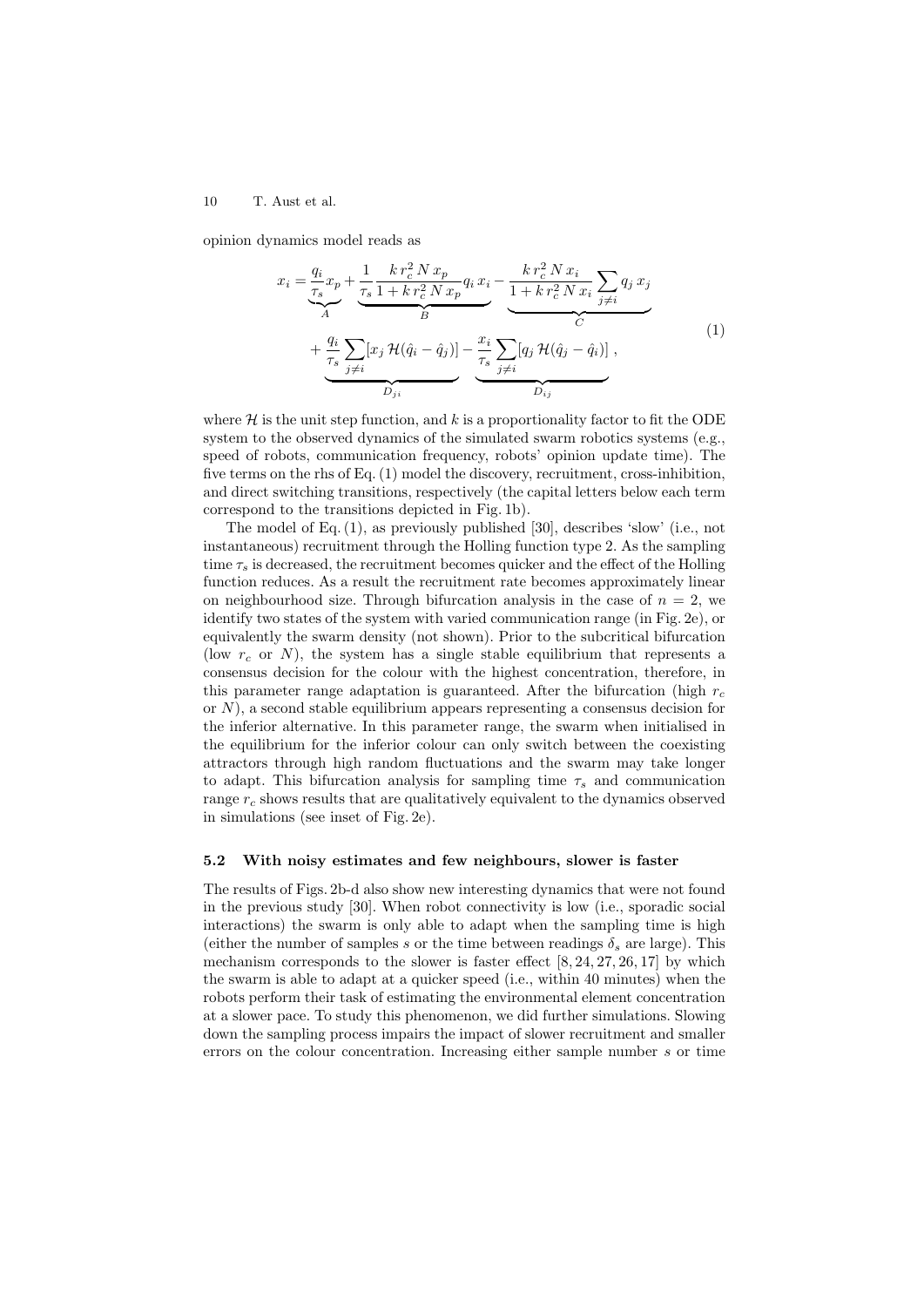between samples  $\delta_s$  has similar effects as reducing the estimation noise (e.g., see Fig. 2f). Therefore, we investigate whether adaptation of sparse swarms is limited by high noise or quick recruitment.

In additional simulations, robots sample colour concentration estimates  $(\hat{q}_b)$ or  $\hat{q}_y$  from a normal distribution rather than observing tile colours. The normal distribution has the correct concentration of the colour in the environment as mean and we test various standard deviations  $\sigma$ . We disentangle noise from sampling time and study their impact separately. Without noise ( $\sigma = 0$ ), swarms with low communication range are able to adapt to changes, hence sampling times have no impact on the collective ability to adapt (see Fig. 2g). Interestingly, when noise is high  $(\sigma \in \{0.1, 0.2\}, \text{Fig. 2h})$ , swarms are only able to adapt when robots take a long time to estimate (i.e., recruited robots are slow in becoming recruiters themselves). The slower a robot starts disseminating its opinion, the faster this opinion spreads throughout the swarm.

Unfortunately, we cannot provide an explanation of this effect by theoretical analysis as done for the LIME. The mean-field model of Eq. (1) describes a noiseless system and cannot model the slower is faster effect. In future work we will test stochastic models to study this phenomenon.

#### 6 Discussion

We have shown that our previous results [30] generalise to a different scenario: collective perception of dynamic environmental features. This scenario allows for a more in-depth analysis not possible in the previous scenario. We have clarified the relationship between recruitment speed and ability to collectively adapt to environmental changes. The collective task that we study here is equivalent to enabling the swarm to revise an incorrect collective decision that led the swarm to reach a consensus for the inferior alternative and avoids lock-in states.

Our results explain the importance of considering the interplay between sampling time and the communication range when designing the robot behaviour as it can have a paramount effect on the collective dynamics. Through rigorous mathematical and computational analysis, we explain the mechanisms that cause the LIME, which is triggered by slow recruitment. During our investigations, we also stumbled upon a new effect: slower individual dissemination enables faster global agreement. We are unable, for the moment, to explain mathematically the slower is faster effect. However, our computational analysis confirms that the results on speed are not impaired with estimation noise. Our future research will investigate the mechanisms causing such unexpected dynamics which are highly relevant for swarm robotics studies as they manifest when swarm connectivity is sparse and robots follow a simple behaviour subject to high levels of noise.

Acknowledgements The authors thank Anthony Antoun, Marco Trabattoni, and Jonas Kuckling for technical support concerning Kilogrid and simulations on HPC. MD and AR acknowledge financial support from the Belgian F.R.S.-FNRS, of which they are Research Director and Chargé de Recherches, respectively.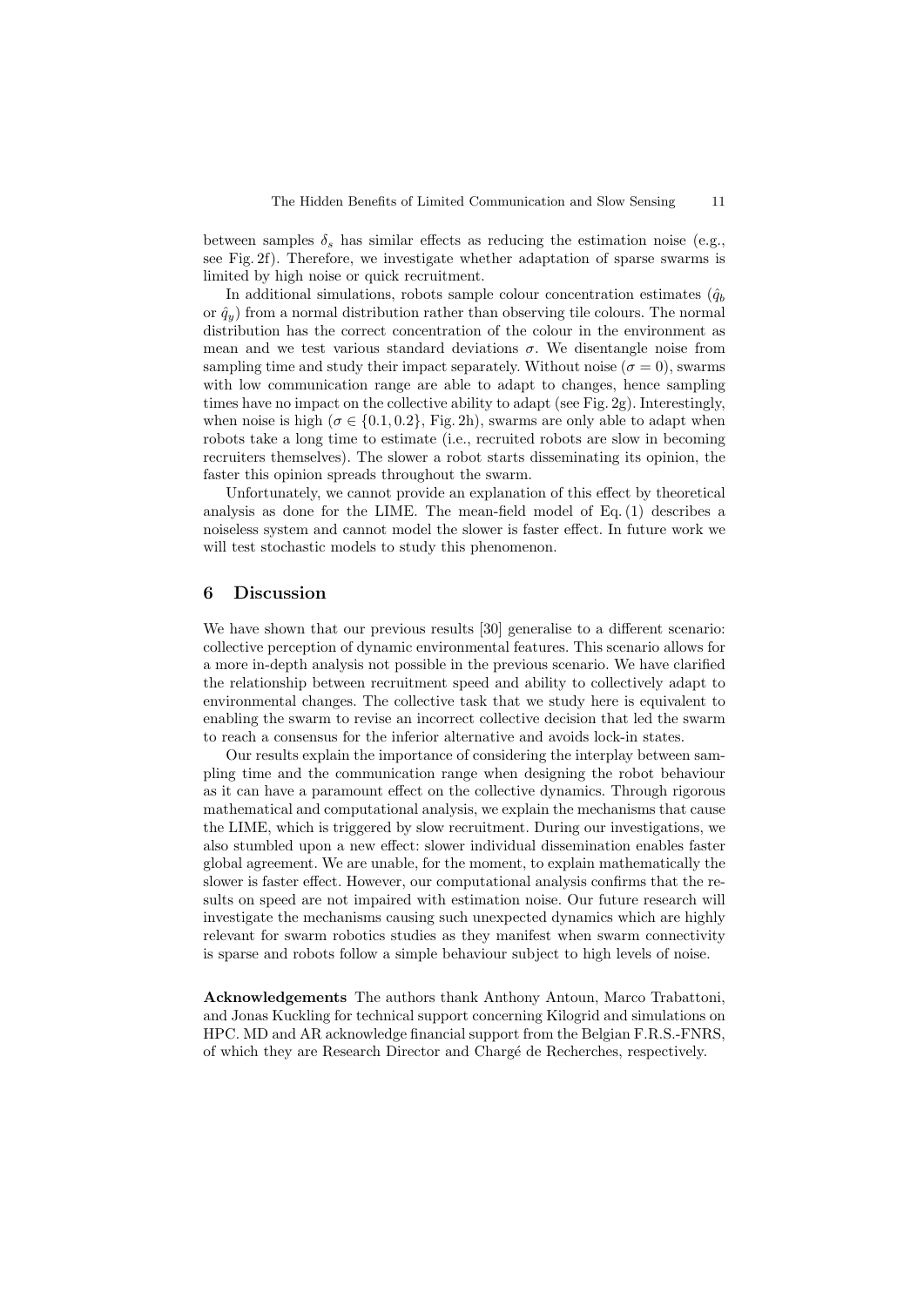#### References

- 1. Antoun, A., Valentini, G., Hocquard, E., Wiandt, B., Trianni, V., Dorigo, M.: Kilogrid: A modular virtualization environment for the kilobot robot. In: 2016 IEEE/RSJ International Conference on Intelligent Robots and Systems (IROS). pp. 3809–3814. IEEE (2016)
- 2. Aust, T., Reina, A.: Open-source code for simulating the Kilogrid in ARGoS, https://github.com/tilly111/adaptive symmetry breaking
- 3. Bartashevich, P., Mostaghim, S.: Benchmarking collective perception: New task difficulty metrics for collective decision-making. In: Moura Oliveira, P., Novais, P., Reis, L.P. (eds.) Progress in Artificial Intelligence. pp. 699–711. Springer International Publishing, Cham (2019). https://doi.org/https://doi.org/10.1007/978-3- 030-30241-2˙58
- 4. Bartashevich, P., Mostaghim, S.: Multi-featured collective perception with evidence theory: tackling spatial correlations. Swarm Intelligence 15(1), 83–110 (2021). https://doi.org/10.1007/s11721-021-00192-8
- 5. Bettstetter, C., Hartenstein, H., Pérez-Costa, X.: Stochastic properties of the random waypoint mobility model. Wireless Networks 10(5), 555–567 (sep 2004). https://doi.org/10.1023/B:WINE.0000036458.88990.e5
- 6. Ebert, J.T., Gauci, M., Mallmann-Trenn, F., Nagpal, R.: Bayes bots: Collective bayesian decision-making in decentralized robot swarms. In: 2020 IEEE International Conference on Robotics and Automation (ICRA). pp. 7186–7192 (2020). https://doi.org/10.1109/ICRA40945.2020.9196584
- 7. Ebert, J.T., Gauci, M., Nagpal, R.: Multi-feature collective decision making in robot swarms. In: Proceedings of the 17th International Conference on Autonomous Agents and MultiAgent Systems. pp. 1711–1719 (2018)
- 8. Gershenson, C., Helbing, D.: When slower is faster. Complexity 21(2), 9–15 (2015). https://doi.org/10.1002/cplx.21736
- 9. Hamann, H.: Swarm Robotics: A Formal Approach. Springer International Publishing, Cham (2018). https://doi.org/10.1007/978-3-319-74528-2
- 10. Lee, C., Lawry, J., Winfield, A.F.: Negative updating applied to the best-of-n problem with noisy qualities. Swarm Intelligence 15(1), 111–143 (2021)
- 11. Nikolaidis, E., Sabo, C., Marshal, J.A.R., Reina, A.: Characterisation and upgrade of the communication between overhead controllers and Kilobots. Tech. rep., White Rose Research Online (April 2017)
- 12. Parker, C.A.C., Zhang, H.: Biologically inspired decision making for collective robotic systems. In: 2004 IEEE/RSJ International Conference on Intelligent Robots and Systems (IROS) (IEEE Cat. No.04CH37566). vol. 1, pp. 375–380. IEEE (2004). https://doi.org/10.1109/IROS.2004.1389381, http://ieeexplore.ieee.org/document/1389381/
- 13. Pinciroli, C., Talamali, M.S., Reina, A., Marshall, J.A.R., Trianni, V.: Simulating Kilobots within ARGoS: models and experimental validation. In: M. Dorigo et al. (ed.) Swarm Intelligence (ANTS 2018), LNCS, vol. 11172, pp. 176–187. Springer, Cham (2018). https://doi.org/https://doi.org/10.1007/978-3-030-00533-7˙14
- 14. Pinciroli, C., Trianni, V., O'Grady, R., Pini, G., Brutschy, A., Brambilla, M., Mathews, N., Ferrante, E., Di Caro, G., Ducatelle, F., et al.: Argos: a modular, parallel, multi-engine simulator for multi-robot systems. Swarm intelligence  $6(4)$ , 271–295 (2012)
- 15. Prasetyo, J., De Masi, G., Ferrante, E.: Collective decision making in dynamic environments. Swarm Intelligence 13(3), 217–243 (2019). https://doi.org/10.1007/s11721-019-00169-8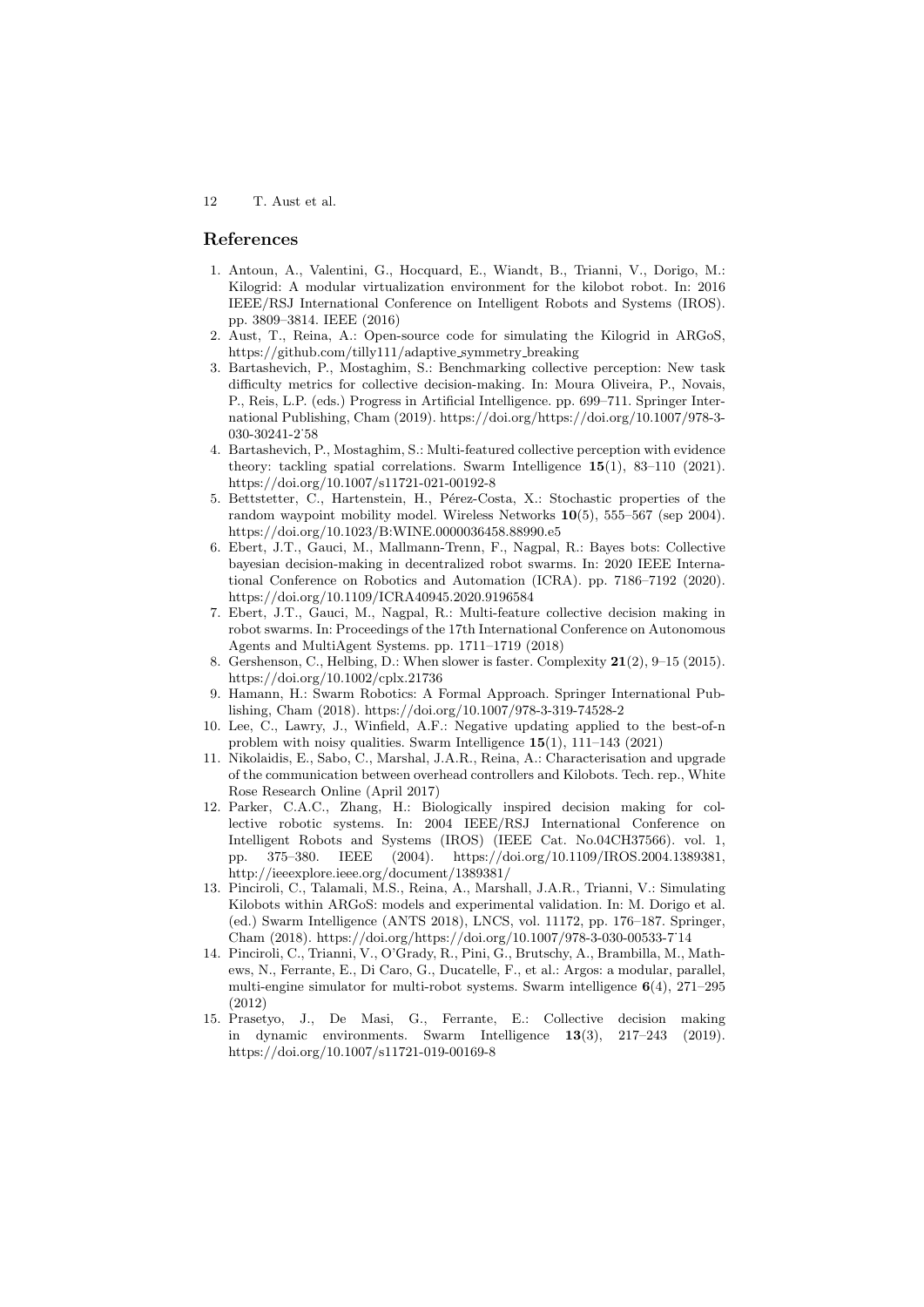- 16. Prasetyo, J., De Masi, G., Ranjan, P., Ferrante, E.: The best-of-n problem with dynamic site qualities: Achieving adaptability with stubborn individuals. In: Swarm Intelligence (ANTS 2018), LNCS, vol. 11172, pp. 239–251. Springer, Cham (2018)
- 17. Rahmani, P., Peruani, F., Romanczuk, P.: Flocking in complex environments—attention trade-offs in collective information processing. PLoS Computational Biology 16(4), 1–18 (2020). https://doi.org/10.1371/journal.pcbi.1007697, http://dx.doi.org/10.1371/journal.pcbi.1007697
- 18. Reina, A., Cope, A.J., Nikolaidis, E., Marshall, J.A.R., Sabo, C.: ARK: Augmented Reality for Kilobots. IEEE Robotics and Automation Letters 2(3), 1755–1761 (2017). https://doi.org/10.1109/LRA.2017.2700059
- 19. Reina, A., Ioannou, V., Chen, J., Lu, L., Kent, C., Marshall, J.A.: Robots as actors in a film: No war, a robot story. arXiv preprint arXiv:1910.12294 (2019)
- 20. Rubenstein, M., Ahler, C., Hoff, N., Cabrera, A., Nagpal, R.: Kilobot: A low cost robot with scalable operations designed for collective behaviors. Robotics and Autonomous Systems 62(7), 966–975 (2014). https://doi.org/10.1016/j.robot.2013.08.006
- 21. Rubenstein, M., Cornejo, A., Nagpal, R.: Programmable self-assembly in a thousand-robot swarm. Science 345(6198), 795–799 (aug 2014). https://doi.org/10.1126/science.1254295
- 22. Shan, Q., Mostaghim, S.: Collective decision making in swarm robotics with distributed bayesian hypothesis testing. In: International Conference on Swarm Intelligence. pp. 55–67. Springer (2020). https://doi.org/10.1007/978-3-030-60376-2˙5
- 23. Shan, Q., Mostaghim, S.: Discrete collective estimation in swarm robotics with distributed bayesian belief sharing. Swarm Intelligence 15(4), 377–402 (2021). https://doi.org/10.1007/s11721-021-00201-w
- 24. Slobodkin, L.B.: Growth and Regulation of Animal Populations. Holt, Rinehart and Winston, New York (1961)
- 25. Soorati, M.D., Krome, M., Mora-Mendoza, M., Ghofrani, J., Hamann, H.: Plasticity in collective decision-making for robots: Creating global reference frames, detecting dynamic environments, and preventing lock-ins. In: 2019 IEEE/RSJ International Conference on Intelligent Robots and Systems (IROS). pp. 4100–4105 (2019)
- 26. Stark, H.u., Tessone, C.J., Schweitzer, F.: Decelerating microdynamics can accelerate macrodynamics in the voter model. Physical Review Letters 101(1), 018701 (jun 2008). https://doi.org/10.1103/PhysRevLett.101.018701, https://link.aps.org/doi/10.1103/PhysRevLett.101.018701
- 27. Stark, H.U., Tessone, C.J., Schweitzer, F.: Slower is faster: fostering consensus formation by heterogeneous inertia. Advances in Complex Systems 11(04), 551–563 (2008). https://doi.org/10.1142/S0219525908001805, https://www.worldscientific.com/doi/abs/10.1142/S0219525908001805
- 28. Strobel, V., Castelló Ferrer, E., Dorigo, M.: Managing byzantine robots via blockchain technology in a swarm robotics collective decision making scenario. In: Proceedings of the 17th International Conference on Autonomous Agents and MultiAgent Systems. p. 541–549. AAMAS '18, International Foundation for Autonomous Agents and Multiagent Systems, Richland, SC (2018)
- 29. Strobel, V., Castelló Ferrer, E., Dorigo, M.: Blockchain technology secures robot swarms: A comparison of consensus protocols and their resilience to Byzantine robots. Frontiers in Robotics and AI 7, 54 (2020). https://doi.org/10.3389/frobt.2020.00054